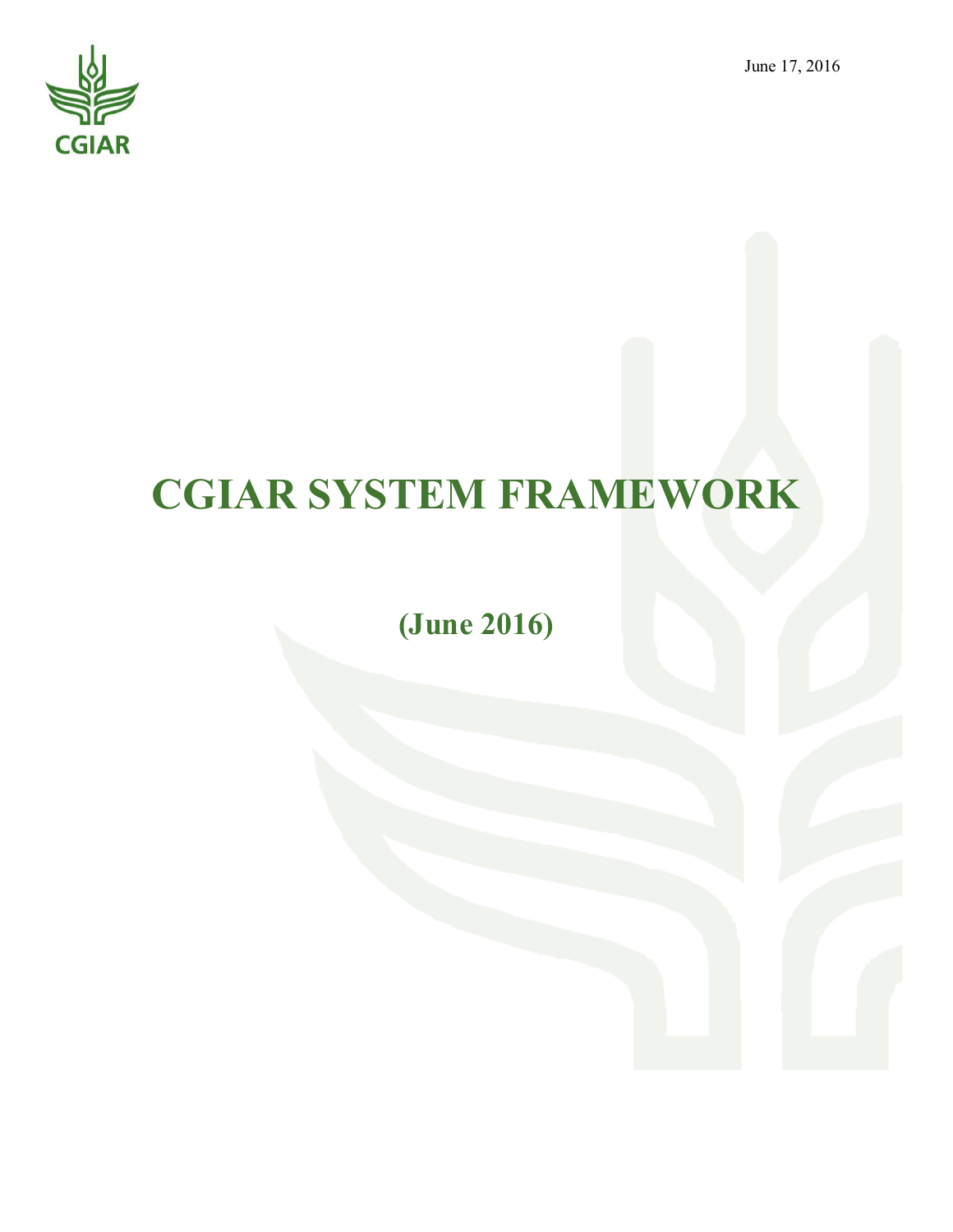# **CGIAR SYSTEM FRAMEWORK**

# **(June 2016)**

# **Contents**

| Article 15. Resolution of Concerns about the Operation of the CGIAR System  14                 |  |
|------------------------------------------------------------------------------------------------|--|
|                                                                                                |  |
|                                                                                                |  |
| Annex B: Eligibility criteria for Funders' inaugural System Council members and alternates  19 |  |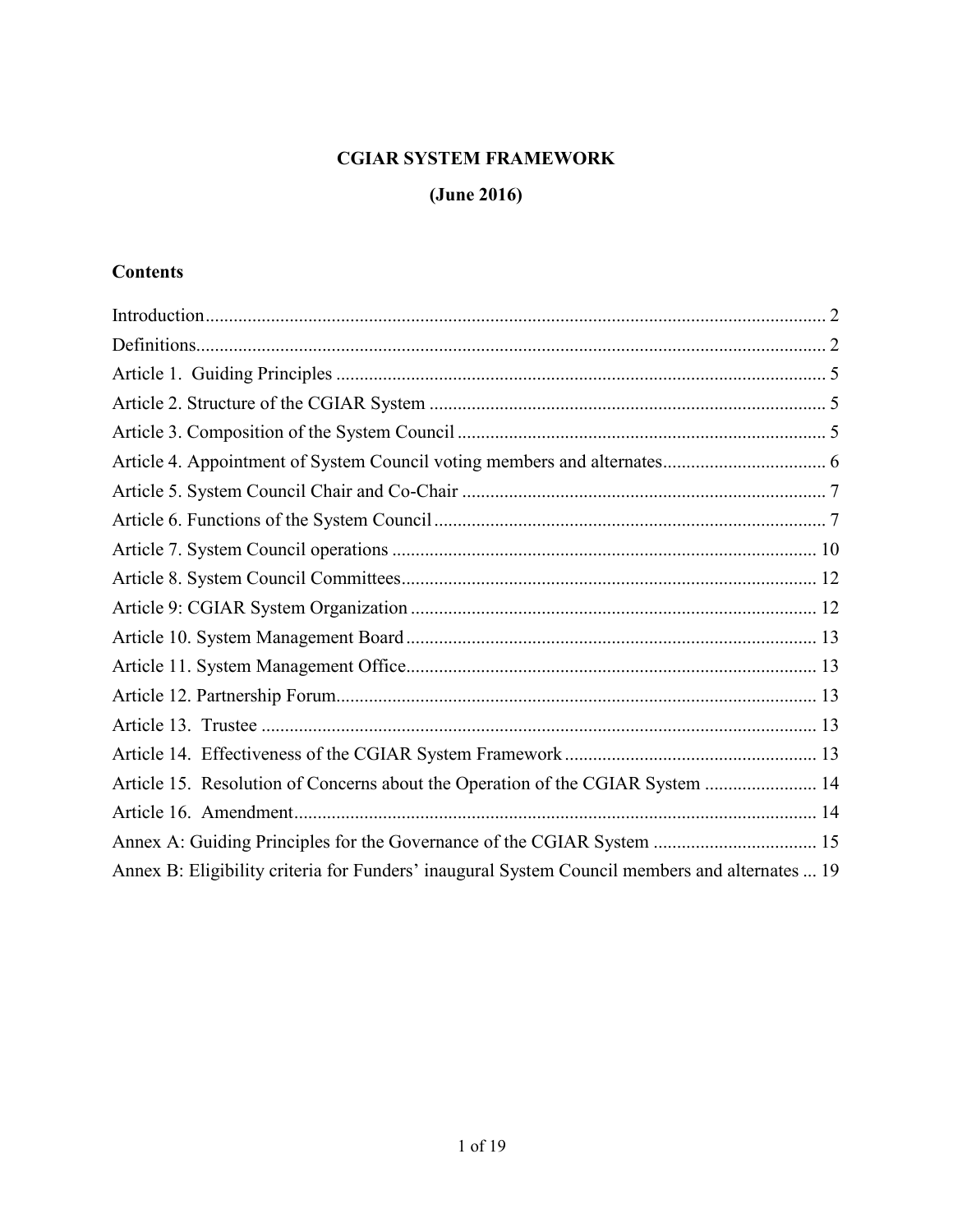#### <span id="page-2-0"></span>**Introduction**

1. The Consultative Group on International Agricultural Research was established as a global partnership in 1971. After several reforms, in December 2009, a new framework of overarching principles was agreed between the centers and the funders to give rise to a reformed CGIAR as set forth in the CGIAR Joint Declaration. On April 29, 2010, the Consortium of International Agricultural Research Centers ("CGIAR Consortium") was established as a joint venture between the 15 International Agricultural Research Centers supported by the Consultative Group on International Agricultural Research. On July 20, 2012, the CGIAR Consortium obtained international organization status pursuant to the agreement establishing the Consortium of International Agricultural Research Centers as an international organization and operated in accordance with the rules set forth in its constitution. In 2016, the Centers and Funders agreed to this CGIAR System Framework that provides for a System Council and a CGIAR System Organization. The CGIAR System Organization is to be established in accordance with the CGIAR System Charter which will replace the constitution of the CGIAR Consortium.

2. The purpose of the CGIAR System is to advance agri-food science and innovation to enable poor people, especially women, to better nourish their families, and improve productivity and resilience so they can share in economic growth and manage natural resources in the face of climate change and other challenges.

# <span id="page-2-1"></span>**Definitions**

In this CGIAR System Framework, unless the context otherwise requires:

- a) "Active Observers" means those entities identified in Article 3 and which have the right to participate in deliberations of the System Council and to propose agenda items and make presentations for such deliberations. An Active Observer does not have a right to vote.
- b) "Centers" means those independent research organizations that are recognized as CGIAR Research Centers contributing knowledge, technical expertise, and resources in support of the CGIAR Strategy and Results Framework. As of the date of agreement of this Framework, the following 15 research organizations are recognized as CGIAR Research Centers: AfricaRice, Bioversity International, Center for International Forestry Research (CIFOR), International Center for Agricultural Research in the Dry Areas (ICARDA), International Center for Tropical Agriculture (CIAT), International Crops Research Institute for the Semi-Arid Tropics (ICRISAT), International Food Policy Research Institute (IFPRI), International Institute of Tropical Agriculture (IITA), International Livestock Research Institute (ILRI), International Maize and Wheat Improvement Center (CIMMYT), International Potato Center (CIP), International Rice Research Institute (IRRI), International Water Management Institute (IWMI), World Agroforestry Centre (ICRAF) and WorldFish.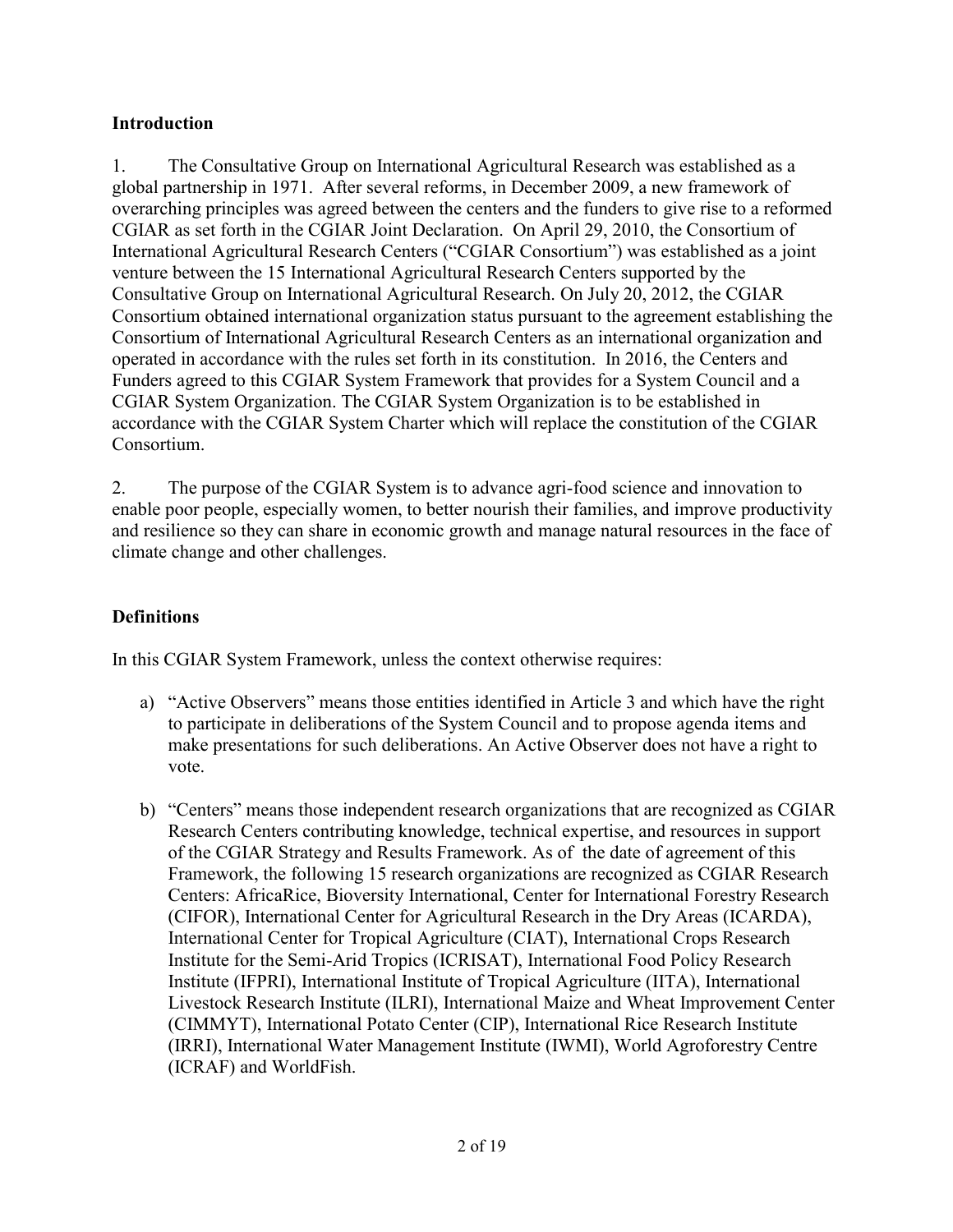- c) "CGIAR Policy" means a policy that is (i) a strategic, system-wide policy, which is critical to maintaining the reputation of the CGIAR System, proposed by the System Management Board and approved by the System Council, or (ii) any other policy that may be adopted by the System Organization in accordance with its procedures for the adoption of CGIAR policies.
- d) "CGIAR Portfolio" means the research programs and/or platforms carried out by the Centers and the CGIAR System Partners in support of the CGIAR Strategy and Results Framework and which are supported by (i) the CGIAR Trust Fund and/or (ii) bilateral sources contractually aligned to such programs and/or platforms.
- e) "CGIAR Research" means the research carried out by the Centers and the CGIAR System Partners in support of the CGIAR Strategy and Results Framework.
- f) "CGIAR Strategy and Results Framework" means a document setting forth the common goals, strategic objectives and results to be achieved by the CGIAR System. The document may be revised and updated from time to time.
- g) "CGIAR System" means, when taken together as a collective whole, a reference to the Centers, the Funders, the System Council, the CGIAR System Organization, and the advisory bodies as set forth in Article 2, and CGIAR Research.
- h) "CGIAR System Charter" means the legal instrument governing the CGIAR System Organization.
- i) "CGIAR System Organization" or "System Organization" means the international organization governed by the CGIAR System Charter, with its organs being the System Management Board and System Management Office.
- j) "CGIAR System Partners" means all organizations external to the CGIAR System that contribute to, or support the delivery of, the CGIAR Strategy and Results Framework. They include national agricultural research and extension systems, universities and advanced research institutes, policy bodies, global and regional fora, intergovernmental organizations, non-government organizations, private-sector companies, farmers/producers and consumers.
- k) "CGIAR Trust Fund" means the trust fund(s) established by the trustee for contributions from Funders to provide funding for the activities of the System Organization and for CGIAR Research.
- l) "Funders" means those entities that contribute funding to Centers in support of the CGIAR Strategy and Results Framework and to the activities of the CGIAR System Organization, either through the CGIAR Trust Fund or through bilateral contributions.
- m) "Independent Evaluation Arrangement" or "IEA" means the functionally and operationally independent service advising the System Council, providing accountability,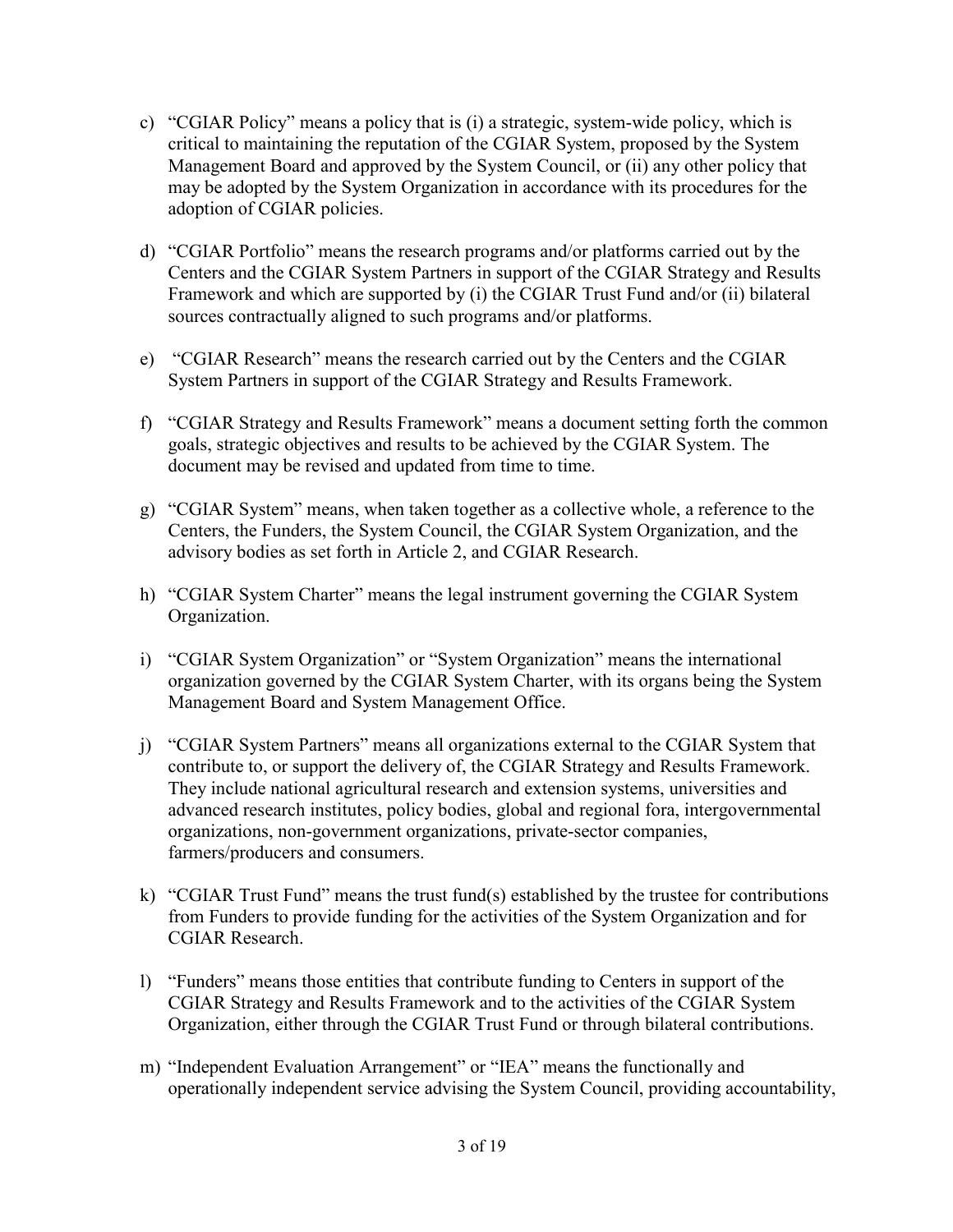contributing to learning and supporting decision-making through the conduct of independent, external evaluations in order to provide the CGIAR System with objective, contemporary and cost-effective information on the overall performance of CGIAR Research and the functions and structures of the CGIAR System. The IEA is functionally independent from the System Organization and the organization hosting the IEA.

- n) "Independent Science and Partnership Council" or "ISPC" means a standing panel of experts appointed by the System Council to serve as an independent advisor to the System Council on science and research matters, including strategies for effective partnerships along the research for development continuum. ISPC is functionally independent from the System Organization and the organization hosting the ISPC Secretariat.
- o) "Internal Audit Function" means the arrangements agreed between the System Council and the System Management Board to provide independent and objective assurance and advisory services to the System Council and the System Management Board.
- p) "Partnership Forum" means a forum for the CGIAR System and CGIAR System Partners to discuss and exchange views about the CGIAR System and the CGIAR Strategy and Results Framework with the scope set forth in Article 12.
- q) "System Council" means the strategic decision-making body described in Articles 3-8 that keeps under review the strategy, mission, impact and continued relevancy of the CGIAR System.
- r) "System Management Board" means the governing body of the System Organization described in Articles 7-9 of the CGIAR System Charter.
- s) "System Management Office" means the office, led by an Executive Director, that is responsible for the day-to-day operations of the System Organization, the System Management Board and the System Council and facilitates collaboration within the CGIAR System in fulfilling the mission of the CGIAR System and the goals of the CGIAR Strategy and Results Framework.
- t) "Unrestricted Funding" means funding from the CGIAR Trust Fund that has not been designated by a Funder for a specific Center or research program.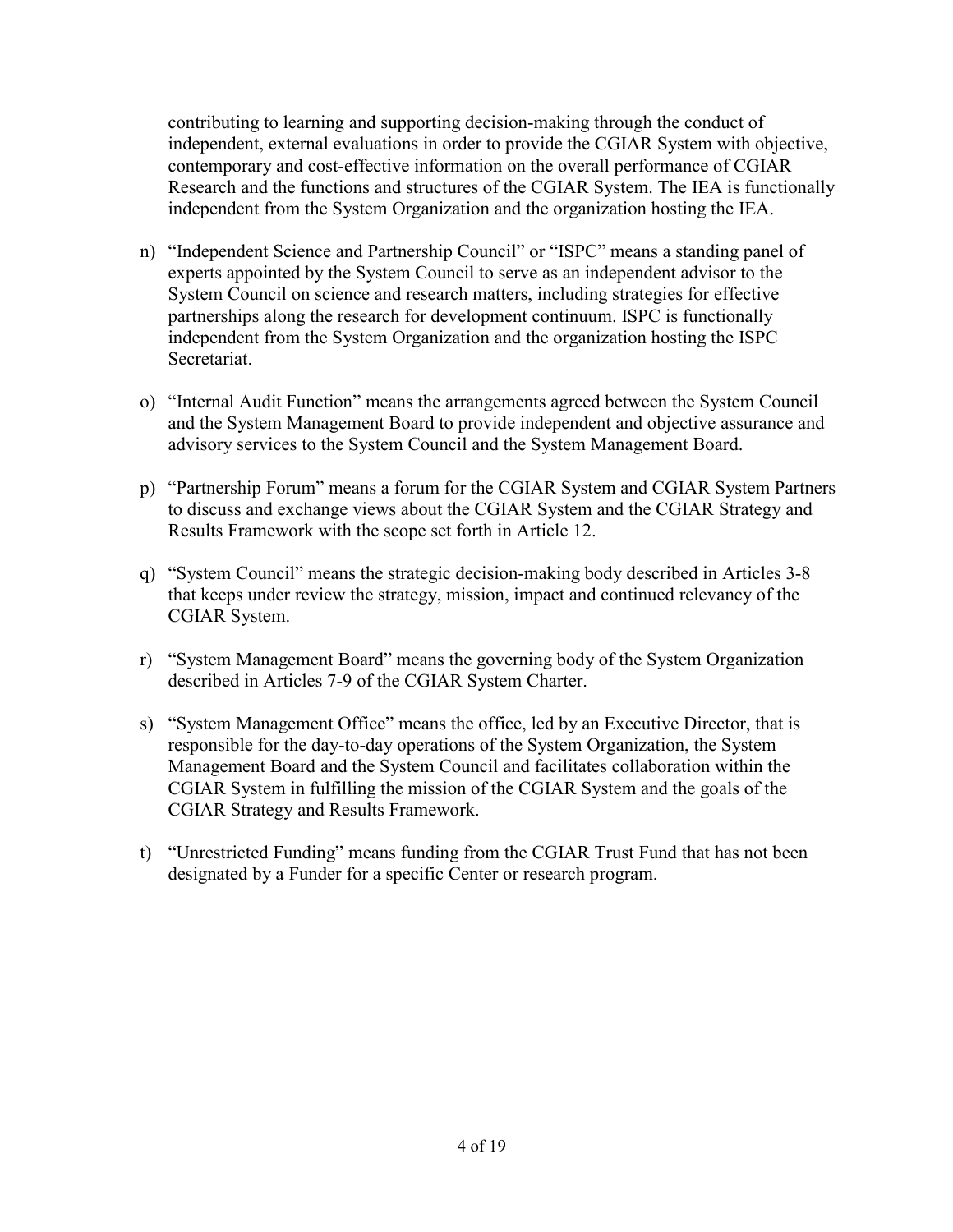#### <span id="page-5-0"></span>**Article 1. Guiding Principles**

The Guiding Principles of the CGIAR System are set forth in the annex to this CGIAR System Framework and are intended to guide the development of policies, procedures, guidelines and operations of the CGIAR System.

#### <span id="page-5-1"></span>**Article 2. Structure of the CGIAR System**

The CGIAR System shall have the following structure:

- a) The **Centers** are independent and autonomous organizations with their own governance structures, which focus on effective conduct, delivery and impact of the CGIAR research for development when working with CGIAR System Partners within the CGIAR Strategy and Results Framework. The Centers deliver innovative research outcomes within the CGIAR Strategy and Results Framework based on resources provided by the Funders, within the institutional architecture for international development including the Sustainable Development Goals.
- b) The **Funders** provide guidance and financial resources for CGIAR Research and for agreed operations of the System Organization. Representatives of Funders and developing countries meet as a **System Council** to keep under review the strategy, mission, impact and continued relevancy of the CGIAR System in a rapidly changing landscape of agricultural research for development.
- c) The governing and administrative bodies of the **System Organization** are the **System Management Board** and the **System Management Office**, respectively. The System Organization facilitates and oversees effective and efficient development and implementation of the CGIAR Strategy and Results Framework. The System Organization enters into agreements with the trustee of the CGIAR Trust Fund, Funders, Centers and other relevant entities for funding CGIAR Research activities and other activities of the CGIAR System funded through the CGIAR Trust Fund.
- d) The System Organization, the System Council, Centers and Funders benefit from the advice of the following:
	- i. Independent Evaluation Arrangement;
	- ii. Independent Science and Partnership Council; and
	- iii. Internal Audit Function.

#### <span id="page-5-2"></span>**Article 3. Composition of the System Council**

- 3.1 The System Council shall consist of:
	- a) Up to **twenty voting members** as follows: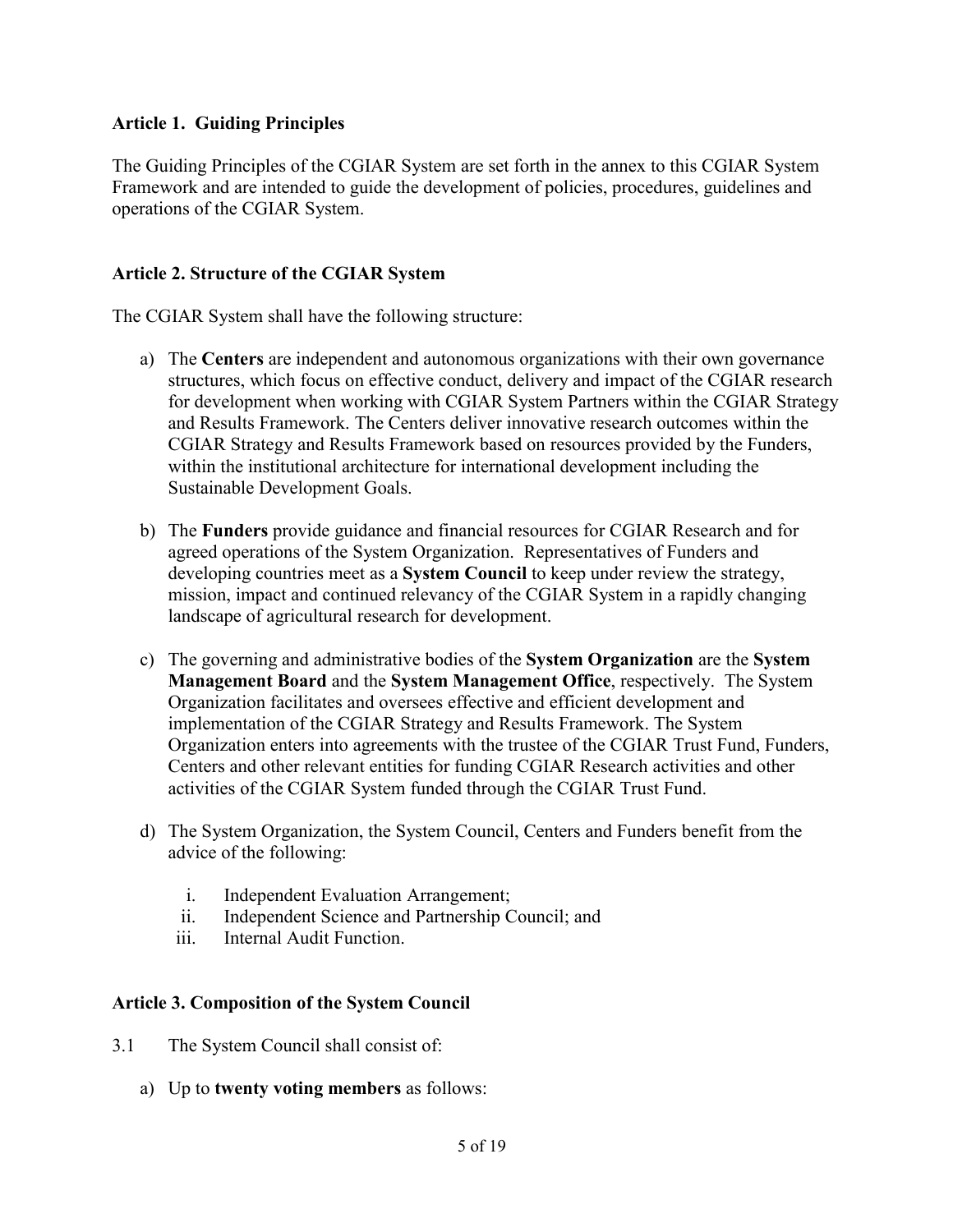- i. up to fifteen representatives of Funders; and
- ii. five developing country representatives that are either Funders, or countries hosting a Center, or countries with significant national agricultural systems.

# b) **Ex-officio non-voting members** as follows:

- i. the Chair of the System Council;
- ii. the Co-Chair of the System Council;
- iii. the Chair of the System Management Board;
- iv. the Executive Director of the System Organization;
- v. two center representatives to be appointed by the Centers; and
- vi. one representative from each of the following entities, provided that if any such entity is a voting member or an alternate of the System Council such entity may not also participate as an ex-officio non-voting in the System Council:
	- a. Food and Agriculture Organization of the United Nations;
	- b. International Fund for Agricultural Development; and
	- c. World Bank.

3.2 The following shall have the right to appoint a representative to participate as an Active Observer at System Council meetings:

- a) Global Forum on Agricultural Research;
- b) IEA; and
- c) ISPC.
- 3.3 The following shall be invited to attend the System Council meetings:
	- a) the Chair of the System Council's Audit and Risk Committee, if that person is not otherwise a member of the System Council;
	- b) the host country of the System Organization; and
	- c) the trustee of the CGIAR Trust Fund.

3.4 Each voting member, non-voting member, and Active Observer may appoint an alternate that may attend System Council meetings and, if necessary, serve in their stead.

3.5 All System Council members and Active Observers shall act in good faith in the interests of the CGIAR System, shall act according to the System Council's policy on ethics and conflicts of interest, and shall respect the conflict of interest obligations of the entities they represent.

#### <span id="page-6-0"></span>**Article 4. Appointment of System Council voting members and alternates**

4.1 Every three years each of the two categories of voting members set forth in Article 3 shall consult and agree upon their constituencies, which may be comprised of one or more governments or organizations, and inform the System Management Office of their agreement.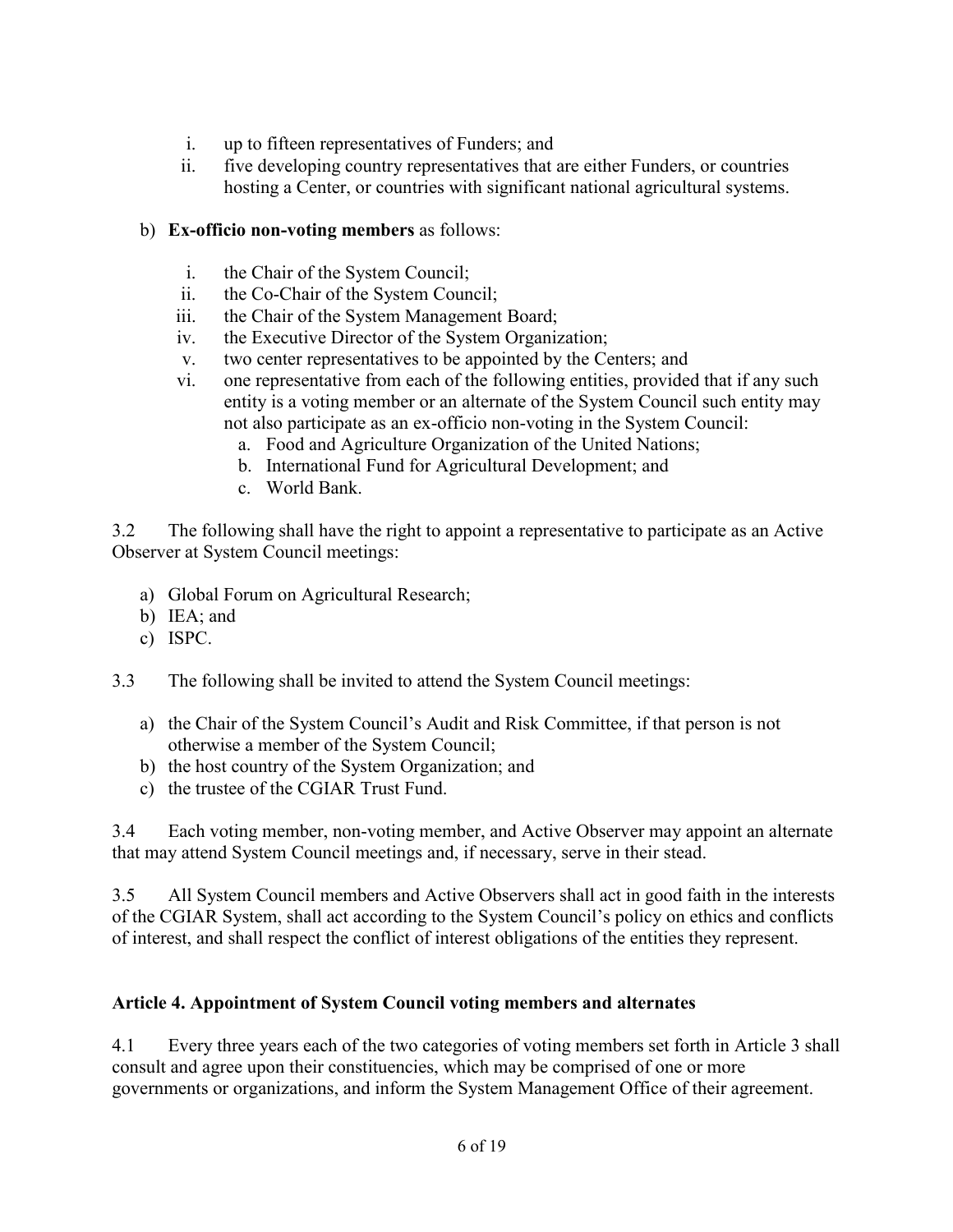For purposes of the inaugural System Council, the Funders have agreed on the eligibility criteria for selecting their System Council members and alternates as set forth in Annex B in this CGIAR System Framework.

4.2 Each constituency shall agree upon its process to select its voting member and alternate, taking into consideration the desirability of ensuring diversity, including gender, at the System Council level, and shall inform the System Management Office of the name and contact information of its voting member and alternate. Each constituency shall decide upon the rules and procedures that will guide how the members of the constituency will relate to each other.

4.3 A vacancy resulting from death, resignation or any other reason shall be filled in the same manner in which the original holder of the position was appointed or selected.

4.4 Each constituency shall endeavour to ensure that its member, or alternate in the absence of the member, can take decisions on matters before the System Council. System Council members shall not be required to take decisions or actions that conflict with the governing instruments and official rules of the entities they represent.

# <span id="page-7-0"></span>**Article 5. System Council Chair and Co-Chair**

5.1 The System Council shall appoint a Chair who will serve four year terms. The World Bank has a standing invitation to nominate a senior manager in a substantive area related to the work of the CGIAR System to serve as Chair and has accepted to nominate the inaugural Chair. If the World Bank declines this invitation for a future term, the Chair shall be elected by the System Council.

5.2 The System Council shall appoint a Co-Chair for each meeting from among its voting members.

5.3 The Chair and Co-Chair shall act in an impartial manner.

5.4 In cases where the Chair is selected from among the then-current System Council voting members or their alternates, the respective constituency represented by such person shall appoint a new System Council member or alternate, as the case may be, to fulfill the functions of the System Council member or alternate. The Co-Chair's alternate, or a temporary alternate appointed by the Co-Chair, shall fulfill his/her functions as a System Council member during the meeting for which the Co-Chair has been elected.

5.5 The System Council shall approve terms of reference for the Chair.

# <span id="page-7-1"></span>**Article 6. Functions of the System Council**

6.1 The functions of the System Council shall be to: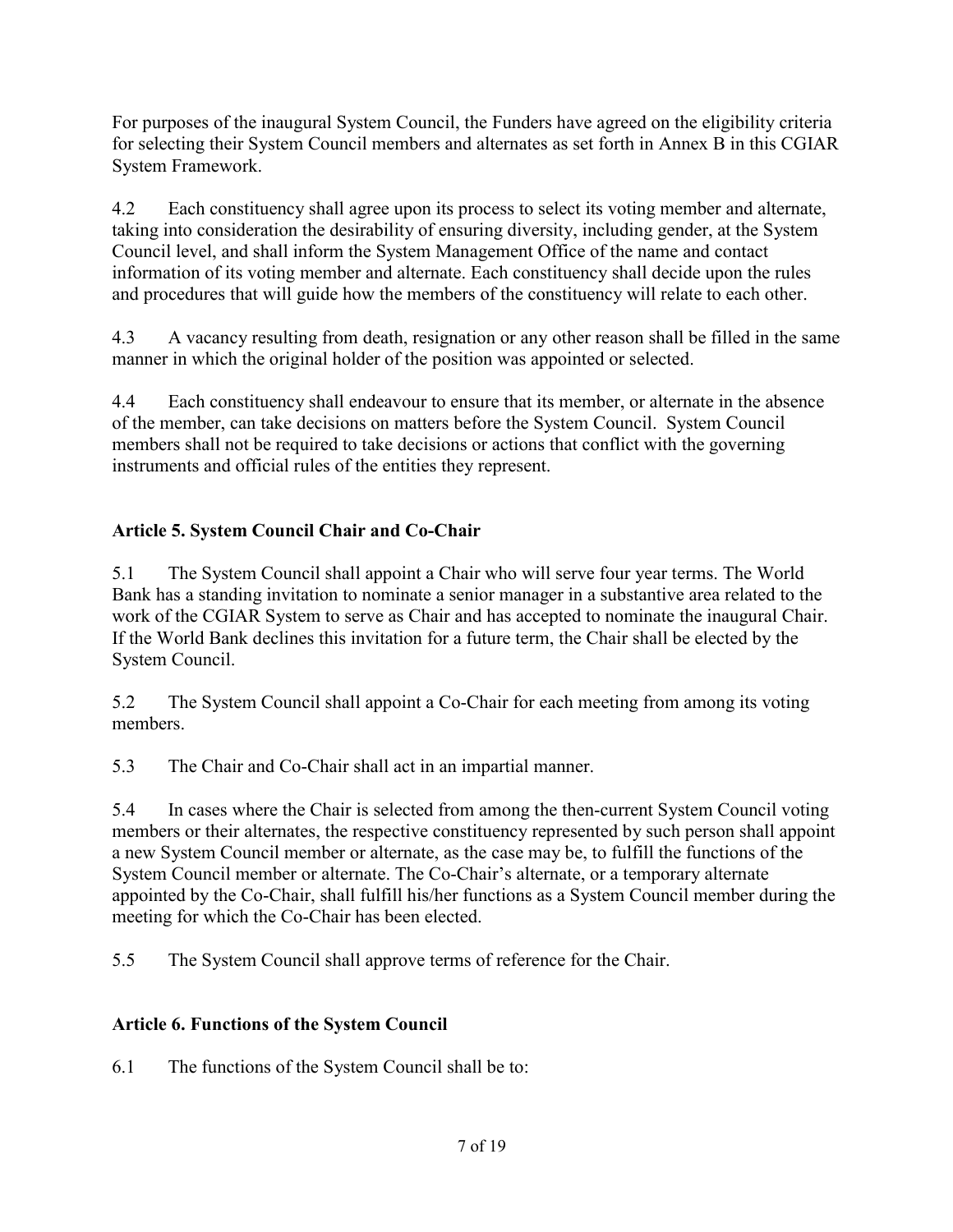#### *Vision, strategic direction and advocacy*

- a) review and approve the CGIAR Strategy and Results Framework, and undertake the following related activities:
	- i. initiate foresight activities on ongoing trends, opportunities and risks in science and agricultural research and in their potential to contribute to the CGIAR's overall development goals;
	- ii. initiate and approve a process for the development of the CGIAR Strategy and Results Framework;
	- iii. review and approve strategic priorities, taking into account the advice of ISPC and the recommendations of the System Management Board on prioritization;
- b) promote a greater recognition of the role of food, nutrition, agriculture and the management of natural resources in sustainable development in international political fora, and in particular the role of agricultural research in achieving these goals;
- c) support and guide the CGIAR System's contribution to the United Nations Sustainable Development Goals and other relevant global initiatives;

#### *Governance*

- d) provide input into: (i) the selection of the Executive Director by the System Management Board, through review and endorsement of the terms of reference for the position and the process, and (ii) the annual performance review of the Executive Director;
- e) approve the terms of reference for ISPC and IEA and any other advisory bodies to the System Council that set forth their purposes and functions, taking into consideration input from the System Management Board;
- f) select the Chair and members of the ISPC, taking into account recommendations submitted by a search committee, request the organization hosting the ISPC secretariat to enter into appropriate contractual arrangements with the ISPC Chair and members in accordance with the ISPC terms of reference and the hosting agreement, and ensure a process for conducting annual performance reviews;
- g) select the head of IEA, taking into account recommendations submitted by a search committee, request the organization hosting the IEA to enter into appropriate contractual arrangements with the head of IEA in accordance with the IEA terms of reference and the hosting agreement, and ensure a process for conducting annual performance reviews;
- h) review and provide input into the terms of reference and process for fulfilling the Internal Audit Function;
- i) ensure, through the Audit and Risk Committee, that arrangements for the Internal Audit Function provide sufficient system-wide assurance consistent with the risk management framework of the CGIAR System and that such arrangements are appropriately funded;
- j) review findings and follow-up emanating from the Internal Audit Function;
- k) identify and approve those CGIAR Policies that are strategic, system-wide policies that are critical to maintaining the reputation of the CGIAR System;
- l) approve the risk management framework of the CGIAR System;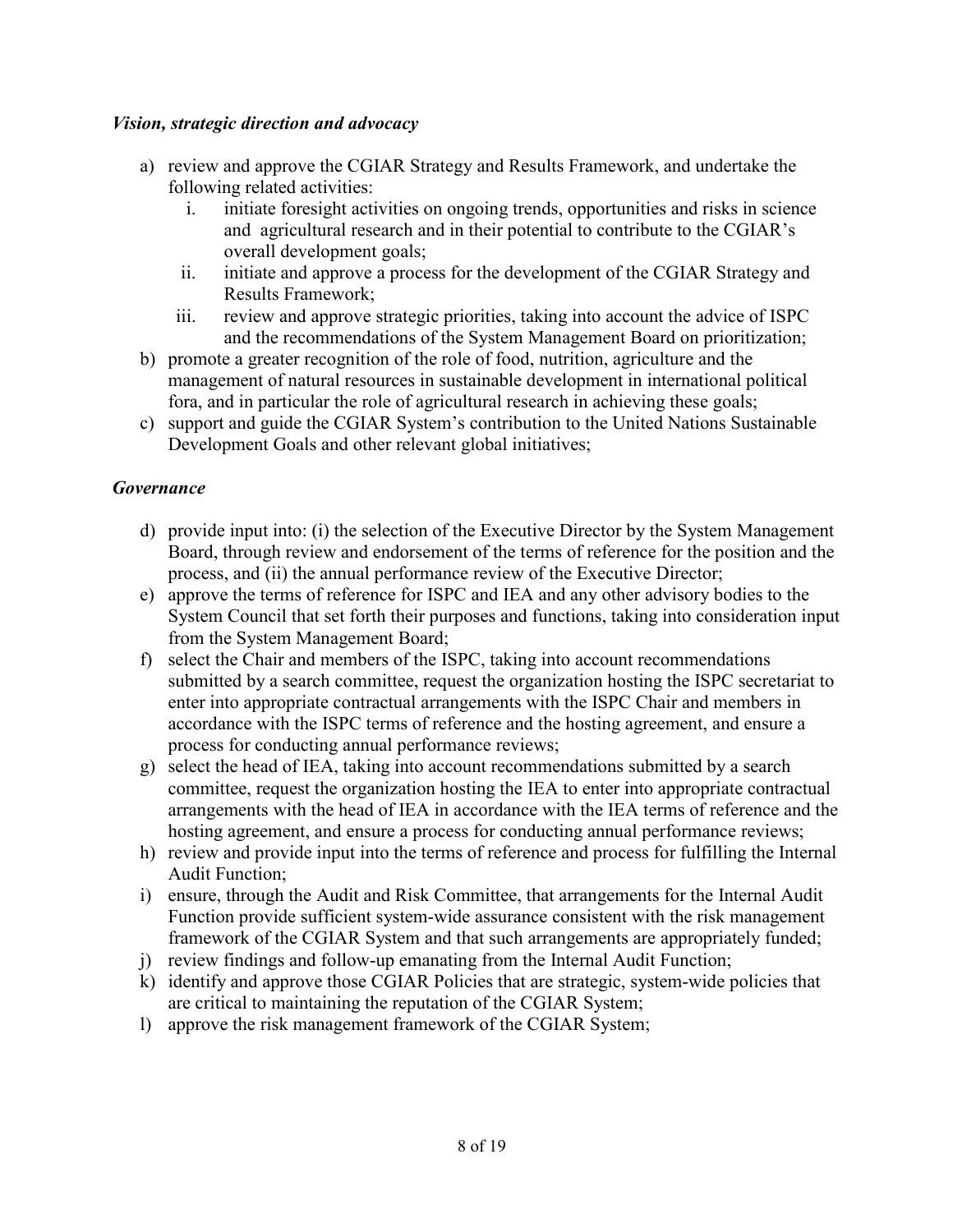#### *Partnership engagement and resource mobilization*

- m) consider deliberations of Partnership Fora for enhancing the overall effectiveness and efficiency of the CGIAR System;
- n) monitor financial resources to support the implementation of each CGIAR Strategy and Results Framework;
- o) to the extent possible, provide timely information on budgetary outlook and anticipated changes in funding levels for the CGIAR Trust Fund;

#### *Financial and programmatic performance*

- p) approve, taking into account advice from the ISPC and proposals from the System Management Board, guidelines and criteria for prioritization and for annual allocation of Unrestricted Funding across CGIAR Research based on strategic priorities and performance;
- q) approve proposals and indicative funding from the CGIAR Trust Fund within the CGIAR Strategy and Results Framework submitted by the System Management Board;
- r) review annually work programs and financing plans for CGIAR Research and provide strategic guidance to the System Management Board on CGIAR Research;
- s) approve allocation of Unrestricted Funding for CGIAR Research, taking into account advice from the ISPC and proposals from the System Management Board;
- t) review and approve a process, based on a proposal to be submitted by the System Management Board, for the preparation and approval of multiyear, consolidated business plans and budget projections for the administrative costs of the CGIAR System and the means by which such costs can be financed, recognizing the collective responsibility of the System Council and System Organization for such costs;
- u) approve annual work programs and budgets, based on agreed multiyear consolidated business plans and budget projections and a proposal to be submitted by the System Management Board that includes submissions by the System Council advisory bodies and other relevant entities and the trustee of the CGIAR Trust Fund, to provide resources to finance the administrative costs of the CGIAR System;
- v) approve an integrated framework for a performance management system for CGIAR Research;
- w) review the annual portfolio analysis and program reports on the CGIAR Portfolio;
- x) review an annual report from the System Management Office on external relations and outreach;
- y) approve strategic action to ensure results and continued relevancy of agricultural research for development, taking into consideration input from the System Management Board;
- z) approve CGIAR system-wide formats for, and periodicity of, financial reporting for the CGIAR System that accords with internationally recognized financial reporting standards;
- aa) review the consolidated system-level annual financial and programmatic reports on CGIAR Research submitted by the System Management Board and provide feedback to the System Management Board;
- bb) review information on corrective actions taken by the System Management Board under funding agreements with Centers and the risk management framework;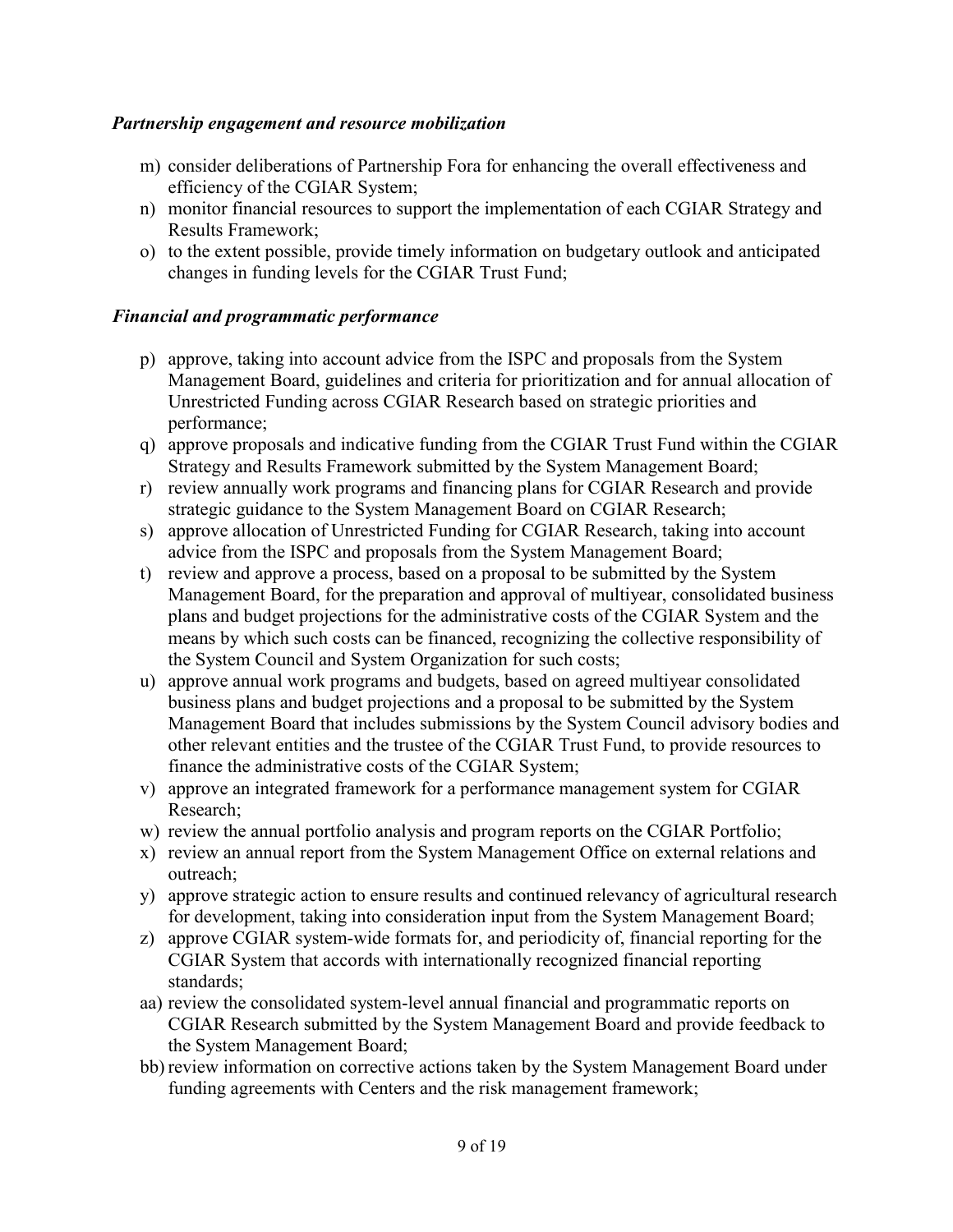#### *Evaluations and Impact Assessment*

- cc) approve, in consultation with the System Management Board, a cost-effective, multiyear evaluation plan proposed by IEA covering evaluations of the CGIAR Portfolio and the structures and functions of the System Organization;
- dd) endorse plans coordinated by the System Management Board, with input from IEA, to periodically commission governance and management reviews of Centers to complement the evaluations of the CGIAR Portfolio;
- ee) request the IEA to commission periodic (8 to 10 years) independent evaluations of the effectiveness of the CGIAR System to deliver on CGIAR's vision and mission, and after considering the results of the evaluation and responses, recommend strategic follow-up action;
- ff) review and endorse IEA evaluations of the CGIAR Portfolio, functions and structures, taking into account input from the System Management Board and Center management responses;
- gg) approve plans and financing of ex-post impact assessment of the CGIAR Portfolio proposed by the ISPC after consultation with the System Management Board; and
- hh) in consultation with the System Management Board, work toward cost-effectiveness and complementarity in the overall system of evaluations and reviews at all levels.

6.2 The System Council shall exercise any other functions attributed to it in this CGIAR System Framework and the CGIAR System Charter.

# <span id="page-10-0"></span>**Article 7. System Council operations**

#### **Meetings**

7.1 The System Council shall meet as often as necessary, but not less than twice per year in ordinary session. The rules of procedure shall provide for the location and arrangements for the conduct of meetings, including the convening of extraordinary meetings.

7.2 System Council meetings may be held face-to-face, by video or audio-conference or any other electronic communication medium that allows System Council members to follow and contribute to discussions as they occur in real time.

#### **Quorum**

7.3 The System Council may conduct business only when the following are present:

- a) a majority of its voting members;
- b) voting members representing a majority of the contributions from constituencies calculated in the manner approved by the System Council from time to time after consultation with the Funders; and
- c) the System Council Chair or Co-Chair.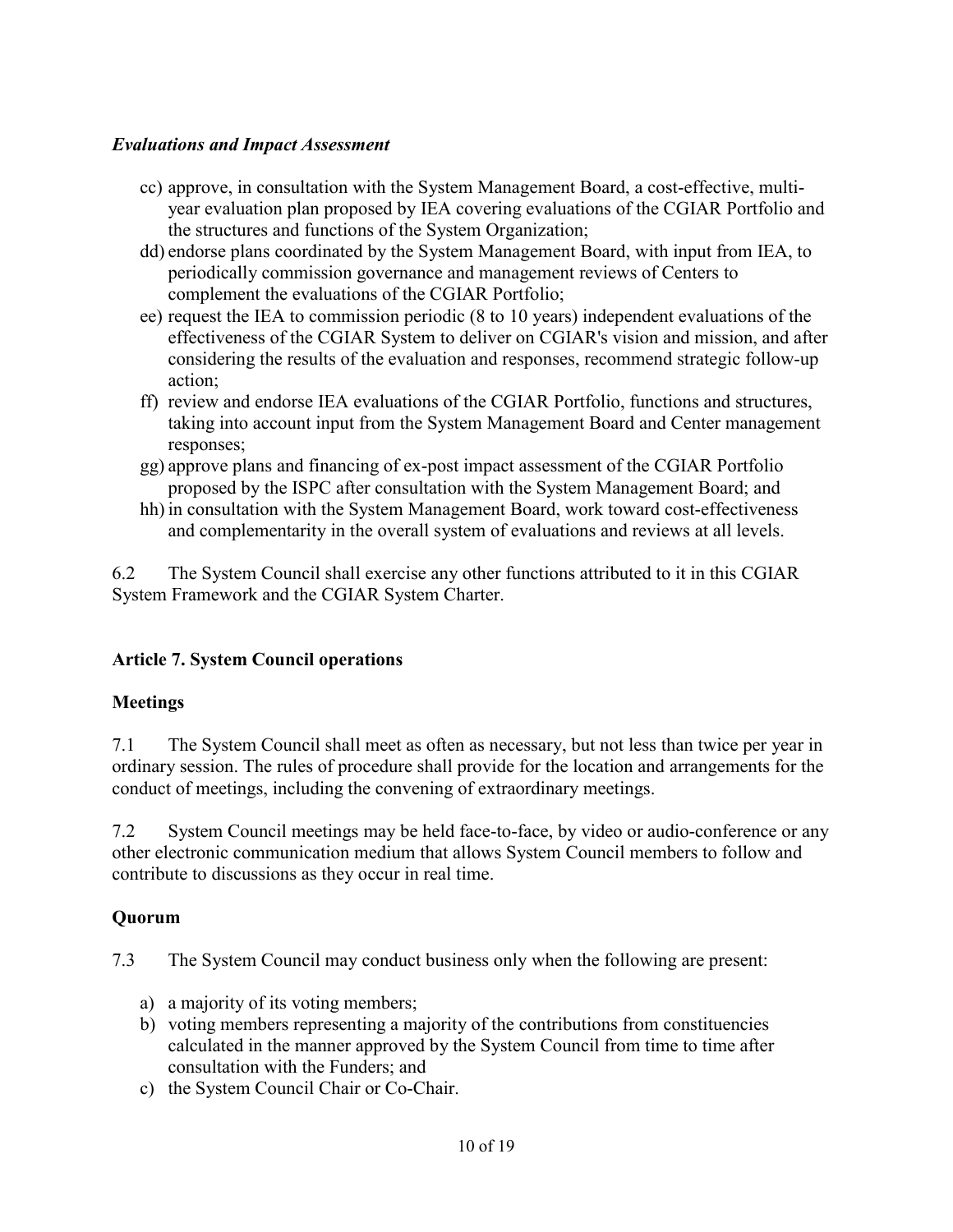# **Decision-making during a meeting**

7.4 The System Council shall use best efforts to make all decisions by consensus. The Chair shall ascertain a consensus. For purposes of this CGIAR System Framework, consensus is a procedure for adopting a decision when no voting member in the decision-making process blocks a proposed decision. It does not necessarily imply unanimity. A dissenting voting member, who does not wish to block a decision, may state an objection or reservation by attaching a statement or note to the decision.

7.5 If all practical efforts by the System Council have not led to consensus, a vote may be called by:

- a) any voting member of the System Council seconded by another voting member of the System Council; or
- b) whichever of the Chair or Co-Chair is acting as the chair of the particular session.

7.6 The Chair shall determine, after consultation with the System Council, the timing for a vote. In circumstances where a vote is taken, decisions require an affirmative vote representing both:

- a) a two-thirds majority of those System Council voting members present; and
- b) a two-thirds majority of the contributions from Funders represented on the System Council. Each System Council voting member shall cast separately the votes of each of the Funder(s) within the constituency he/she represents. For the purpose of voting power, the contributions shall be determined in accordance with the same weighted values and time period used for the determination of eligibility for the voting seats on the System Council.

7.7 All decisions of the System Council shall be recorded in a summary of the System Council meetings approved by the System Council, communicated, published and retained in the permanent records of the System Organization.

# **Decision-making without a meeting**

7.8 In the circumstances set forth in its rules of procedure, the System Council may be requested to approve a decision by electronic means using a no objection procedure in lieu of a meeting. System Council members and Active Observers shall be provided with sufficient background materials and a proposed decision text in such requests. Active Observers shall be able to provide to the System Council their concerns on such decision within seven (7) calendar days following receipt of the background materials and proposed decision text. System Council members shall be provided with no less than fourteen (14) calendar days to state an objection. Should an objection be received from any System Council member and not retracted before the deadline for objections, the decision shall not be considered approved. A decision that is not approved can be revised and resubmitted for consideration by the System Council, at a meeting or electronically, at the decision of the Chair.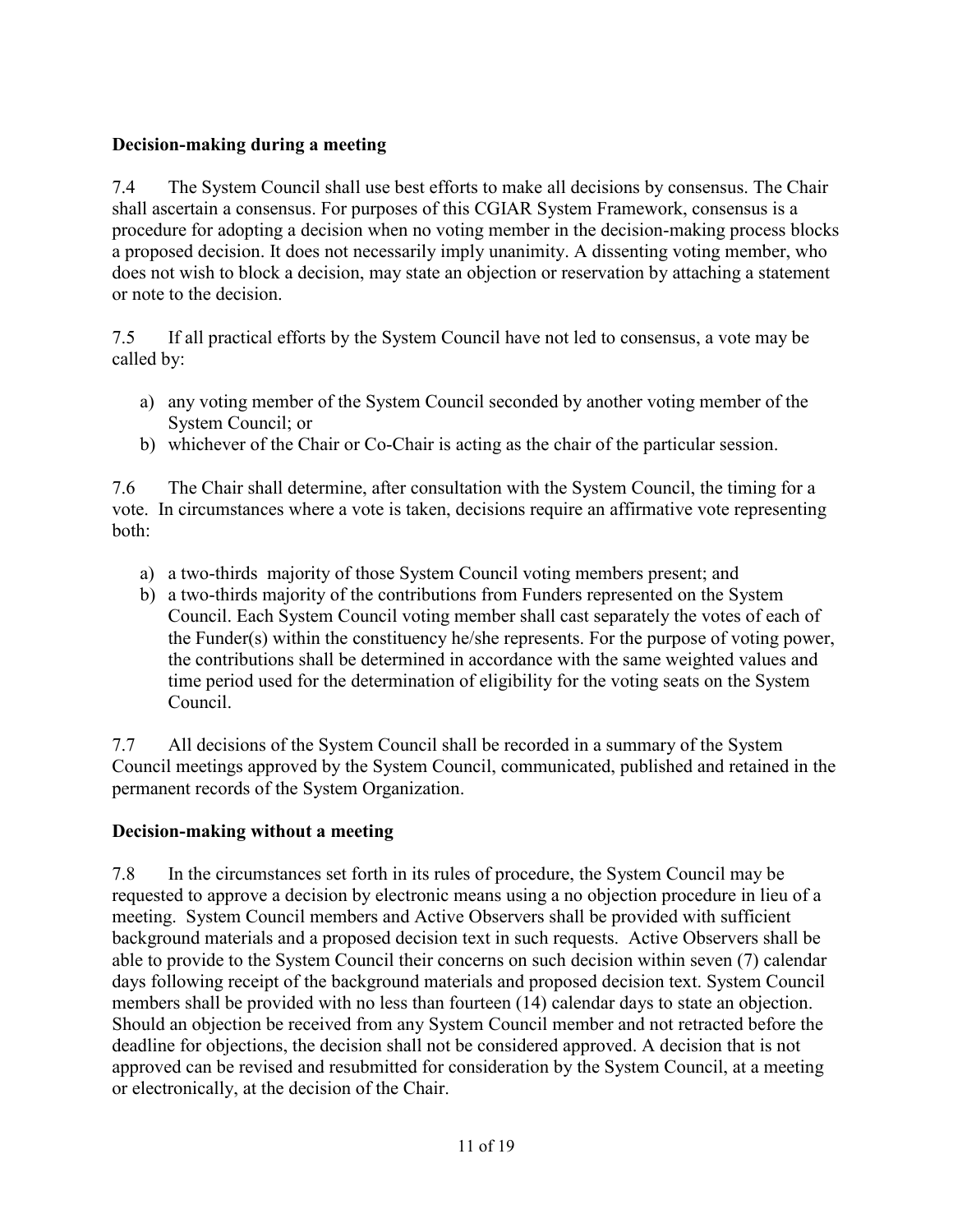# **Closed sessions**

7.9 Notwithstanding Article 7.3, at the determination of the Chair, the System Council may conduct business in a closed (executive) session where the voting members and ex-officio nonvoting members may be present unless the Chair decides otherwise. Active Observers shall be invited to attend the closed session unless the Chair decides otherwise. The Chair may invite others to attend as appropriate in the circumstances. The outcomes of a closed session shall be made public in open plenary if a decision is taken that has a material impact on the CGIAR System.

# <span id="page-12-0"></span>**Article 8. System Council Committees**

8.1 The System Council may establish committees of the System Council, and other ad-hoc working groups and task teams, as it deems appropriate to carry out the work of the System Council.

- 8.2 The System Council shall have the following standing committees:
	- a) an **Audit and Risk Committee**, with a majority of independent members, the purpose of which shall be to provide: the System Council with assurance of the completeness and effectiveness of the Internal Audit Function and the independence of external audit functions; a structured reporting line between internal and external auditors and the System Council; and oversight of system-wide governance, risk management and internal controls; and
	- b) a **Strategic Impact, Monitoring and Evaluation Committee**, the purpose of which shall be to assist the System Council in review of research program evaluations, oversight of the strategic direction of the System Organization and efficiency, effectiveness and impact of CGIAR Research.

8.3 Committees and other ad-hoc working groups and task teams shall have such authorities as delegated to each of them by the System Council and set forth in their terms of reference. The terms of reference for all committees, working groups and task teams shall include the process for appointment of committee members, including the appointment of qualified individuals or representatives other than voting members or their alternates, and attendance at meetings.

#### <span id="page-12-1"></span>**Article 9: CGIAR System Organization**

The CGIAR System Organization shall be comprised of:

- a) The System Management Board; and
- b) The System Management Office.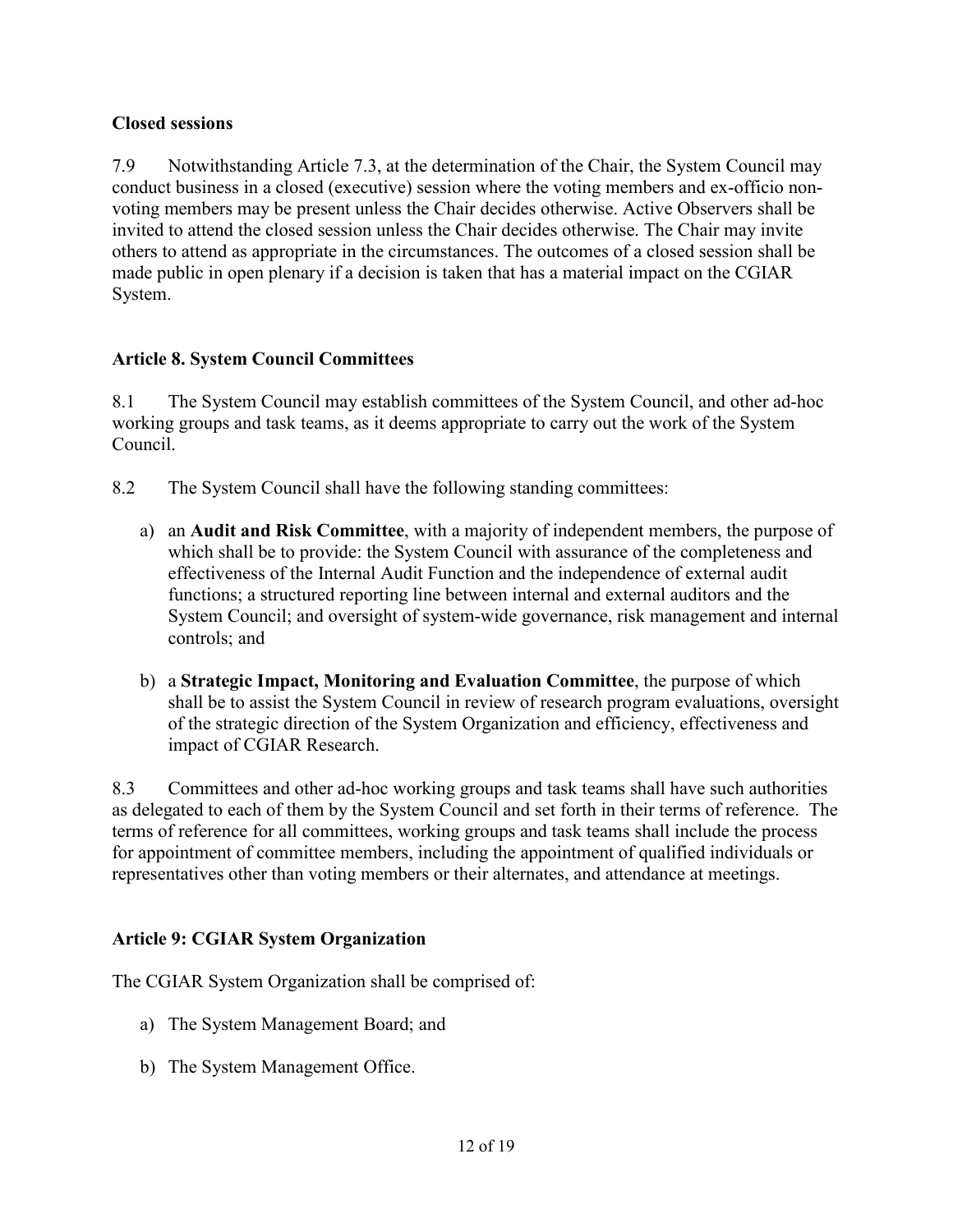#### <span id="page-13-0"></span>**Article 10. System Management Board**

The System Management Board is the governing body of the System Organization. It shall have the composition, functions and operational procedures set forth in the CGIAR System Charter.

#### <span id="page-13-1"></span>**Article 11. System Management Office**

The System Management Office, headed by an Executive Director, shall be responsible for the day-to-day operations of the System Organization, and shall undertake the functions set forth in the CGIAR System Charter.

#### <span id="page-13-2"></span>**Article 12. Partnership Forum**

12.1 The Partnership Forum provides stakeholders who actively support the CGIAR System with a forum to express their views on CGIAR's operations, including:

- a) any proposed CGIAR Strategy and Results Framework;
- b) the implementation of the CGIAR Strategy and Results Framework, on which they may provide feedback to the System Council and System Organization; and
- c) ongoing trends, signals and risks in local, regional and global contexts in science and in the field of agricultural research for development.

12.2 The Partnership Forum shall be convened by the System Organization at least every three years and co-chaired by a representative of the Centers and a representative of the Funders.

#### <span id="page-13-3"></span>**Article 13. Trustee**

There shall be a trustee for funds contributed to a CGIAR Trust Fund. Such trustee shall have the responsibilities agreed between the trustee and the System Organization and the Funders who contribute through a CGIAR Trust Fund, as applicable.

#### <span id="page-13-4"></span>**Article 14. Effectiveness of the CGIAR System Framework**

This CGIAR System Framework shall be effective upon: (i) its approval by the Centers and Funders as reflected in the decisions of their meeting in June 2016, and (ii) the entry into force of the CGIAR System Charter as an amendment to the Constitution of the Consortium of International Agricultural Research Centers in accordance with its terms. A copy of this CGIAR System Framework shall be annexed to the agreement between the System Organization and each Funder.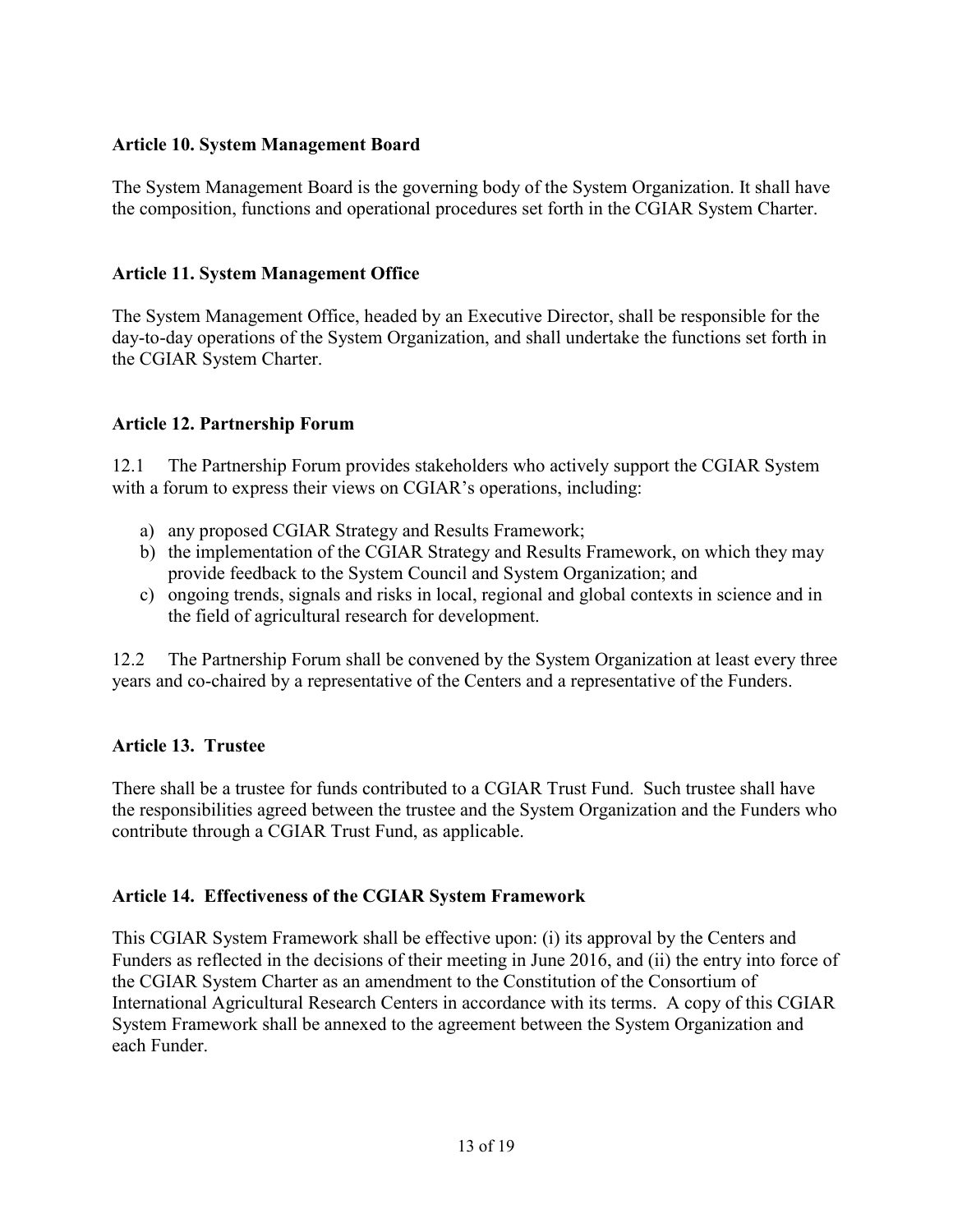#### <span id="page-14-0"></span>**Article 15. Resolution of Concerns about the Operation of the CGIAR System**

The System Council, the System Management Board, a Center or a Funder may raise with the Executive Director any concern that the CGIAR System is not operating effectively and efficiently, or that the CGIAR System is not operating as intended under this CGIAR System Framework or the CGIAR System Charter. If such a concern is raised, the Executive Director shall consult with the Chairs of, respectively, the System Council and the System Management Board to address such concerns in accordance with this CGIAR System Framework and the CGIAR System Charter, and taking into account, when necessary, the agreed Guiding Principles for the Governance of the CGIAR System annexed to this CGIAR System Framework. The Executive Director shall inform the System Council and the System Management Board about the conclusion of such consultations and any recommendations as to how to address the concern that has been raised. Before action is taken on such recommendations, such action shall be approved by both the System Council and the System Management Board.

#### <span id="page-14-1"></span>**Article 16. Amendment**

This CGIAR System Framework may be amended upon the agreement of:

- a) the System Council;
- b) the System Management Board; and
- c) two-thirds of the Centers.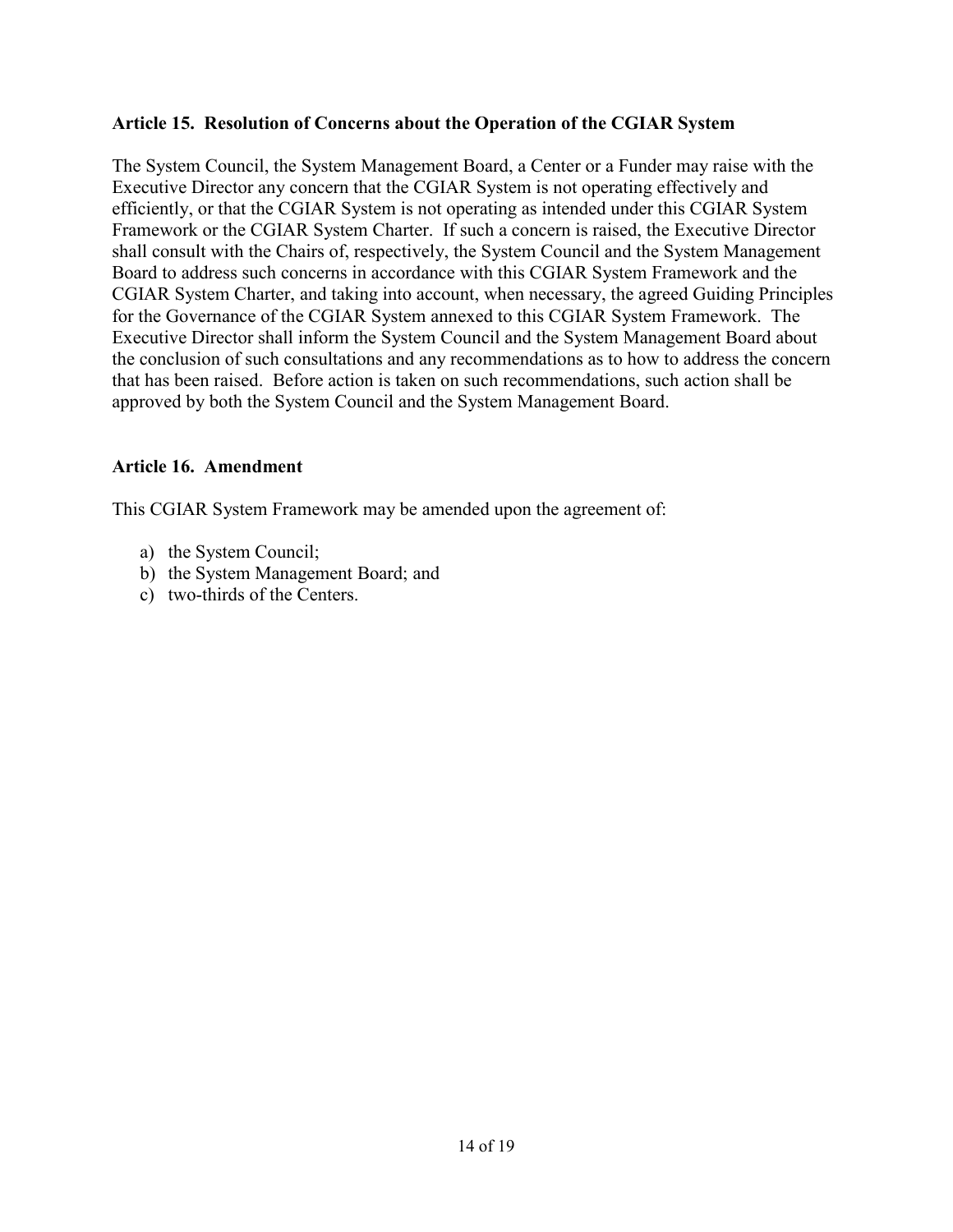# **Annex A: Guiding Principles for the Governance of the CGIAR System[1](#page-15-1)**

#### <span id="page-15-0"></span>*Preamble*

1. CGIAR is a global partnership first established as the Consultative Group on International Agricultural Research in 1971. It is the world's leading partnership for research for development of sustainable agri-food systems in developing countries. Its vision is a world free of poverty, hunger, malnutrition, and environmental degradation.

2. The CGIAR System has unparalleled capacity to mobilize people, science, resources, and infrastructure in more than 60 countries to build capacity in, conduct and integrate breakthrough research with delivery to millions of farmers and other players in the agri-food system, including consumers. CGIAR's work is undertaken with the proactive engagement of CGIAR System Partners who are interested in collaborating with the CGIAR System to deliver on its research agenda, and/or benefit from the global knowledge, products, and technologies that the system generates.

3. CGIAR regards the results of its collaborative research for development activities as global public goods, and is committed to their widespread diffusion and use in line with the International Treaty on Plant Genetic Resources for Food and Agriculture<sup>[2](#page-15-2)</sup> and the CGIAR Principles on the Management of Intellectual Assets<sup>[3](#page-15-3)</sup>, thus delivering maximum possible access, scale and scope of impact, and sharing of benefits to advantage the poor, especially farmers in developing countries.[4](#page-15-4)

4. CGIAR undertakes its research within a Strategy and Results Framework. Designed at a whole of portfolio level, the Strategy and Results Framework provides a framework for CGIAR research program development, priority setting, and resource development and allocation for successive periods.

# *Guiding Principles of the CGIAR System*

5. **Governance of the System should enable the Centers and CGIAR System Partners to conduct high quality research for development.** The CGIAR System should support national development programs and their commitments to the Sustainable Development Goals in the agri-food sector.Effective governance should focus on strengthening and promoting an

<span id="page-15-1"></span><sup>&</sup>lt;sup>1</sup> As agreed at the meeting of Centers and Contributors in February 2016, these guiding principles are included as they were adopted by the meeting  $\overline{\phantom{a}}$ 

<span id="page-15-2"></span><sup>&</sup>lt;sup>2</sup> The maintenance of genetic resources is at the very heart of CGIAR's work, such that CGIAR is committed to holding in trust these unique genetic resources for agriculturally significant species of central importance to advance and sustain productivity for the world's smallholders in the 21st century.

<span id="page-15-3"></span><sup>&</sup>lt;sup>3</sup> The CGIAR Principles on the Management of Intellectual Assets set out the Center and Funders' agreed basis for the use and management of Intellectual Assets produced or acquired by CGIAR from its research and development activities, and are incorporated into these principles by reference.

<span id="page-15-4"></span><sup>&</sup>lt;sup>4</sup> CGIAR aims to make available key research-based information and knowledge to inform high-level policy debates and advocacy work in global fora, from the United Nations General Assembly and specialized multilateral channels, to key countries and multi-stakeholder platforms.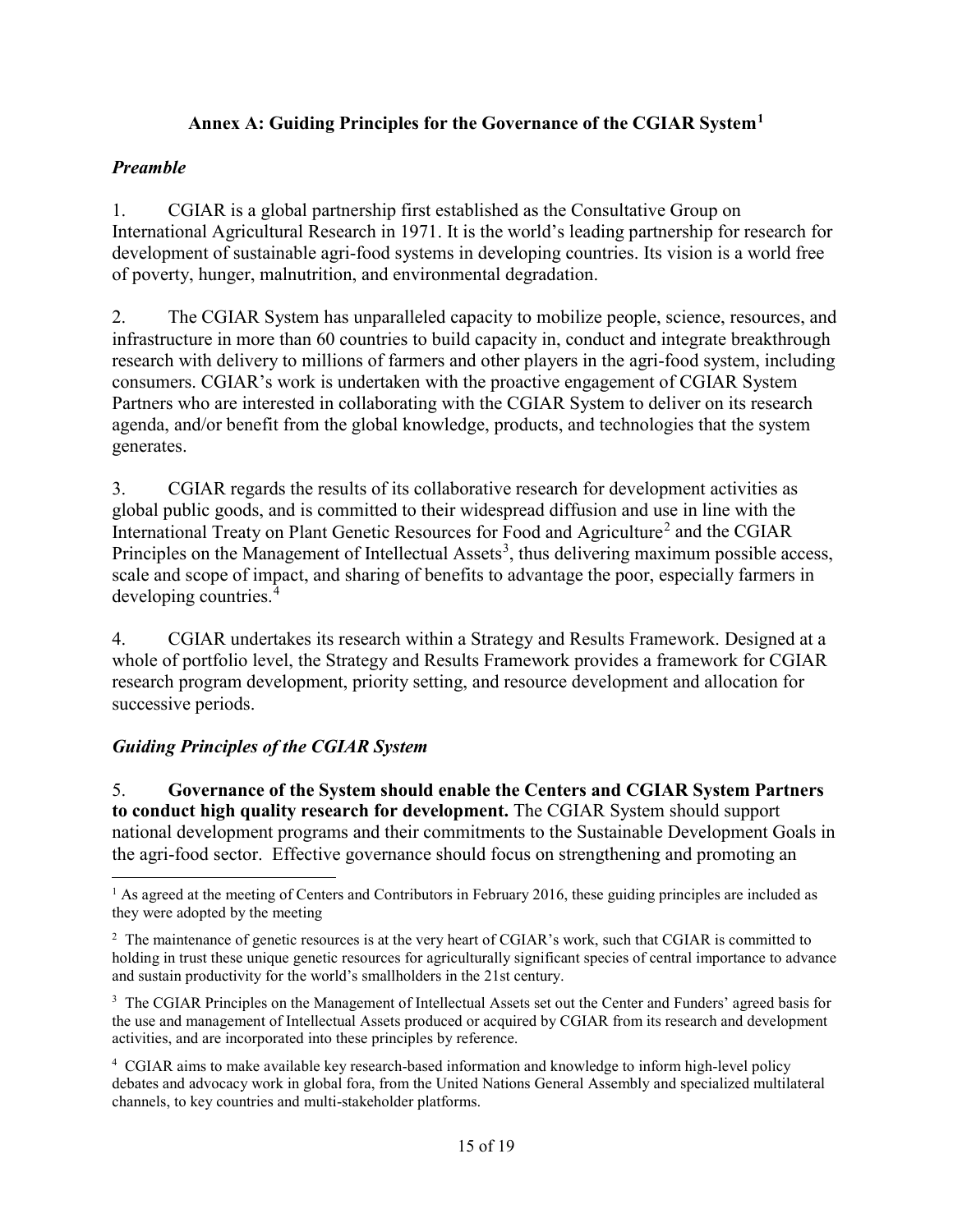effective and efficient research-oriented partnership by creating the framework, incentives, and conditions through which high quality results and impacts can be achieved.

6. **Governance practices across the CGIAR System should engender mutual respect and trust in the value of collaboration.** The Centers are recognized as having the experience and capability to ensure effective conduct, delivery and impact of the CGIAR System's research for development when working in close partnership with external (both national, regional and global) research and development partners, including the private sector. The CGIAR System's effectiveness depends on strong, dynamic, well managed and well-resourced Centers that can attract and retain the best global talent, conduct impactful research, convene and direct collaborative programs with leading institutions around the world, and build upon accumulated "local" knowledge to design programs of research that work in the globally decentralized CGIAR System. Centers and Funders should have adequate voice and influence in the governance of the System Organization.

7. **Effectiveness, efficiency, transparency, and impact should be key performance criteria for the CGIAR System.** All CGIAR System entities should meet high standards of efficiency, effectiveness, transparency, and value for money. Impacts on the ground should be demonstrable and measureable. With a view to greater local coherence and alignment with national systems, the CGIAR System should strive for greater integration of its activities through joint planning and partnerships. Policies and procedures to plan, implement, and oversee the CGIAR System should be clear, unambiguous, functional, cost effective, and flexible in order to respond to changing circumstances. Policies and administrative structures should strive for simplicity in promoting the effective and efficient delivery of critical functions while avoiding overlaps and redundancies.

8. **A foundational principle of the CGIAR System is collective responsibility and mutual commitment.** Centers and Funders have a collective, sustained and mutual commitment for fulfilling the mission and goals of the CGIAR System. Centers and Funders should live up to commitments they respectively make.

9. **The CGIAR System requires effective leadership to support the achievement of its objectives and to mobilize financial support for the CGIAR System.** Effective leadership should promote a common vision and coordination of functions to avoid duplication or conflict, ensure clarity, internal complementarity and coherence, and communicate consistent messages with CGIAR System and external partners.

10. **The CGIAR System entities should have clearly defined roles, responsibilities, accountabilities and oversight functions.** The new structure will manage potential conflicts of interest and be most effective if roles**,** responsibilities, accountabilities and oversight functions are defined with sufficient precision to be unambiguously interpreted and fulfilled by actors across the CGIAR System. Responsibilities should be assigned to those entities that can most efficiently and effectively fulfill them. The CGIAR System entities should demonstrate accountability to its ultimate beneficiaries.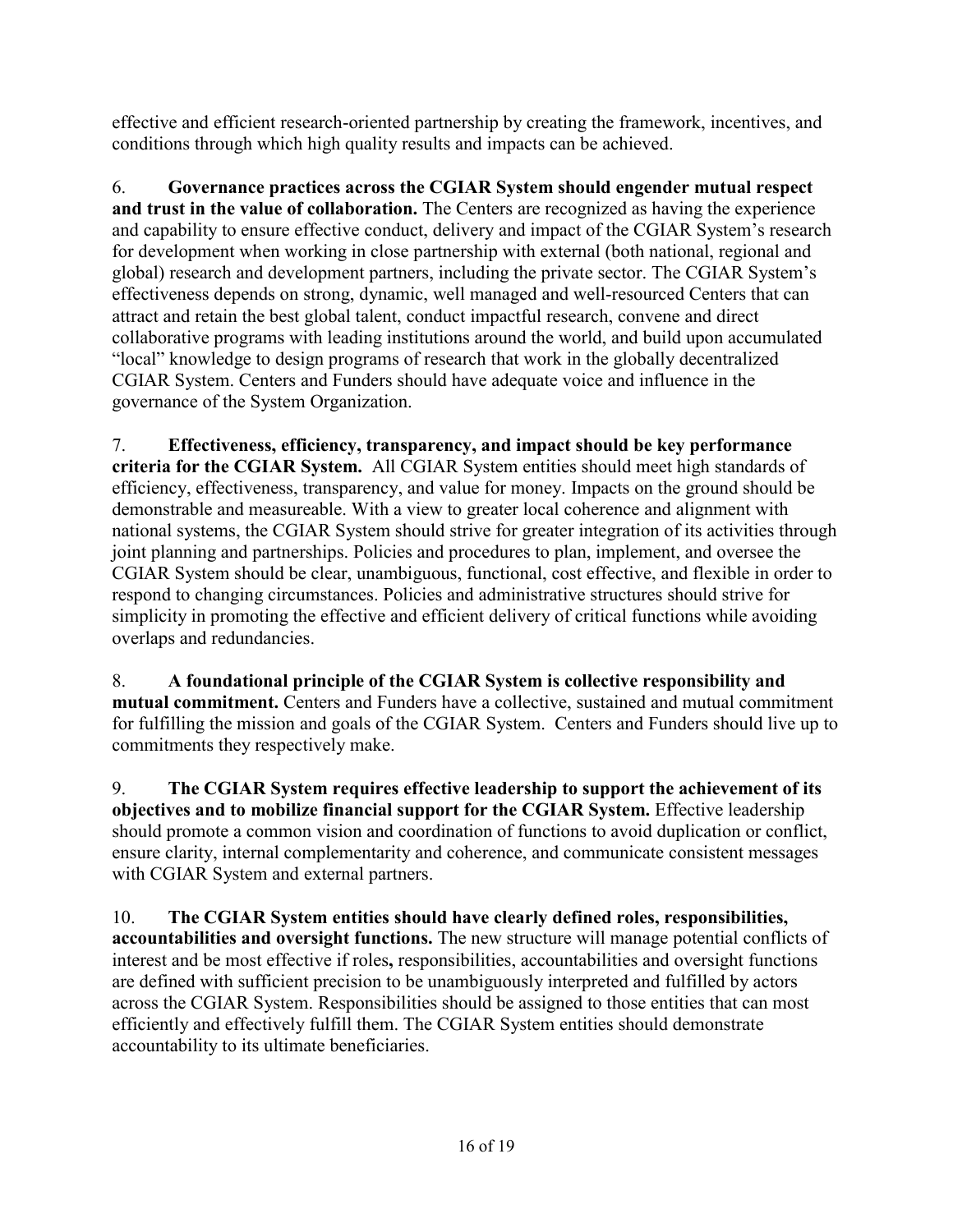11. **A fundamental principle of the CGIAR System is that the whole should be greater than the sum of the parts.** CGIAR-wide programs, such as CGIAR research programs and platforms, are especially important mechanisms to achieve this principle, as is the multistakeholder nature of system governance. Centers should continue to identify opportunities to collaborate in complementary ways that maximize impact.

12. **The principle of subsidiarity should guide policies and implementation, and overreach must be avoided.** The Centers should be responsible for system functions that can be more efficiently and effectively executed by them and by CGIAR research programs and for the use of funds provided to them. Center Boards have legal, governance and fiduciary responsibilities of their own, and these must be fully recognized and respected. While it is expected that cross-cutting and system-wide policies, procedures and guidelines can facilitate collaboration and an effective and efficient CGIAR System, the System Council decisions should allow Centers and their Boards flexibility to adapt policies, procedures and guidelines appropriate to the needs and conditions of individual Centers while achieving the goals and expected results of such cross-cutting and system-wide guidance. The principle of subsidiarity should also be respected by Centers as they cooperate with CGIAR System Partners.

13. **The CGIAR System should have a strong, visible system profile based on streamlined, system-level monitoring, and impact assessment, and evaluation of programs and performance in relation to the SRF and CRPs.** A robust performance monitoring system needs to be in place, which includes consolidated reporting at the system-level. There should be no redundancy in program and financial reviews and reports. Maximum use should be made of reviews conducted by CGIAR research programs and the Centers so that maximum staff time and resources can be focused on the core business of research for development.The CGIAR System will make use of independent evaluation of its programs and institutions to assess the relevance, quality, development efficiency, effectiveness, impact and sustainability.

14. **Corrective action, when required, should be targeted.** All entities funded by the CGIAR System should be accountable for the proper use of funds provided to them and for compliance with CGIAR System policies, procedures and guidelines applicable to them. Reporting back on compliance monitoring to the System Organization should be through regular reporting and independent system reviews and in accordance with other agreements between the System Organization and the Centers. When deficiencies or malfeasance are identified, corrective/disciplinary action should be directed at the concerned entity. Lessons learned should, however, be employed by appropriate entities to strengthen controls and other mechanisms across the system.

15. **Legitimacy of action requires input from a broad range of stakeholders.** System Organization governance and management structures, including at CGIAR research program level, should facilitate adequate and meaningful participation and voice of CGIAR System Partners, especially with national agri-food knowledge and innovation systems.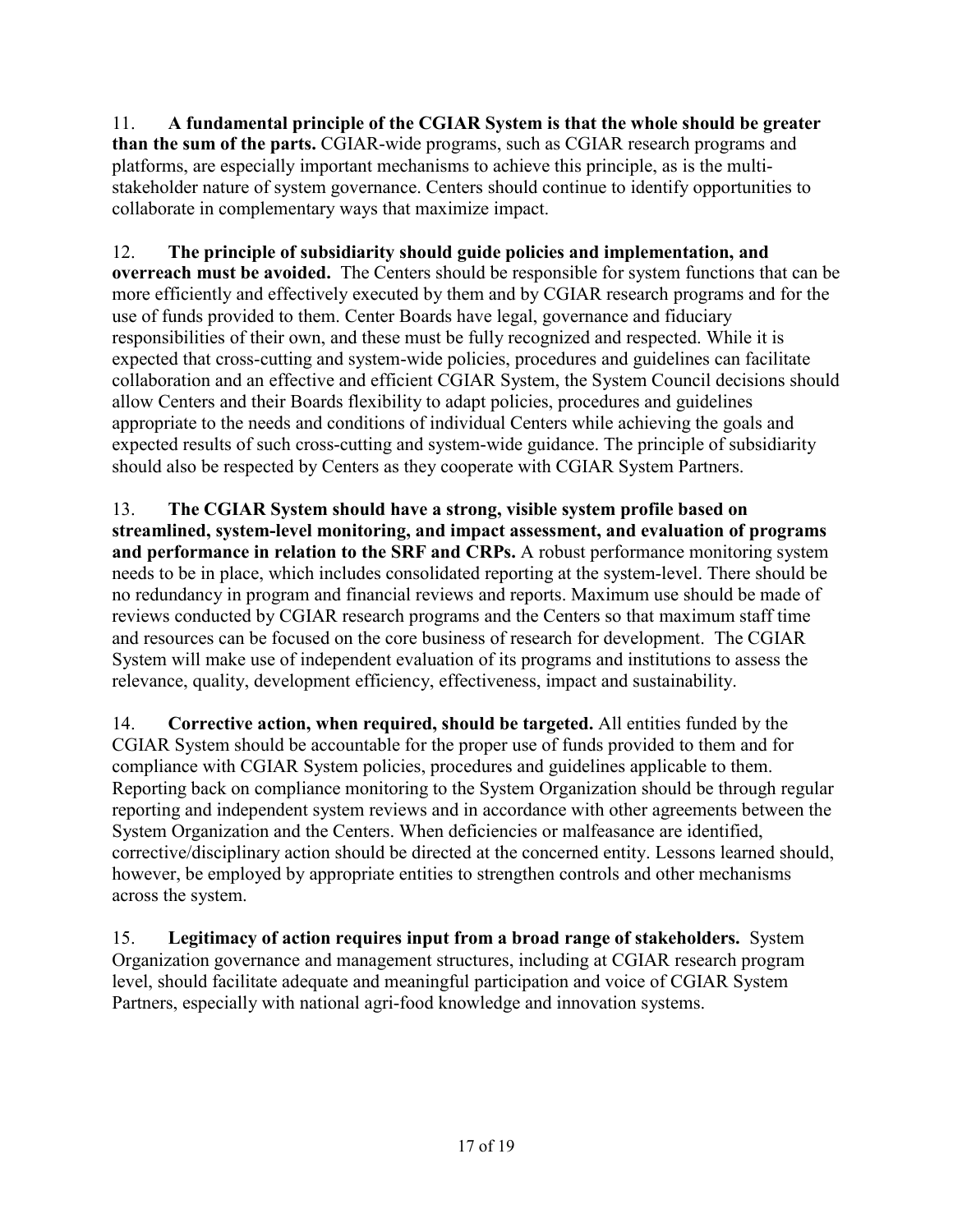16. **Stable and predictable funding contributes to maximizing impact and results. Recognizing that it has not always been possible to ensure predictable funding, the CGIAR System will need to be sufficiently flexible and adaptable to respond to changing circumstances.** Research for development is by nature a long-term process, and the CGIAR System requires sufficient and predictable resources to sustain research and to cover essential Center costs over time, delivered through, to the extent possible, multi-year donor commitments and innovative finance mechanisms. Centers need to have reasonable assurance of a predictable pipeline of cash inflows to optimally plan, form reliable partnerships, and implement strategic long-term research. Discontinuities caused by abrupt funding cuts force costly adjustments, undermine research, devalue the CGIAR brand, and create uncertainties that make it increasingly difficult to attract and retain the world's best scientists. Funding mechanisms and policies that can enhance adaptability or flexibility of the CGIAR System to changing resource streams and volumes should be established to provide greater certainty of support over the short- and medium-term. Centers should have at a minimum accurate and reliable information on annual funding at the beginning of the annual cycle. The System Council must develop and execute a robust Resource Mobilization Plan that fully takes into account the significant resource mobilization capability, infrastructure and incentives distributed across the CGIAR System and seeks to promote synergies, not competition, in fund raising throughout the CGIAR System. To the extent possible, funding mechanisms should be simplified and perverse incentives eliminated.